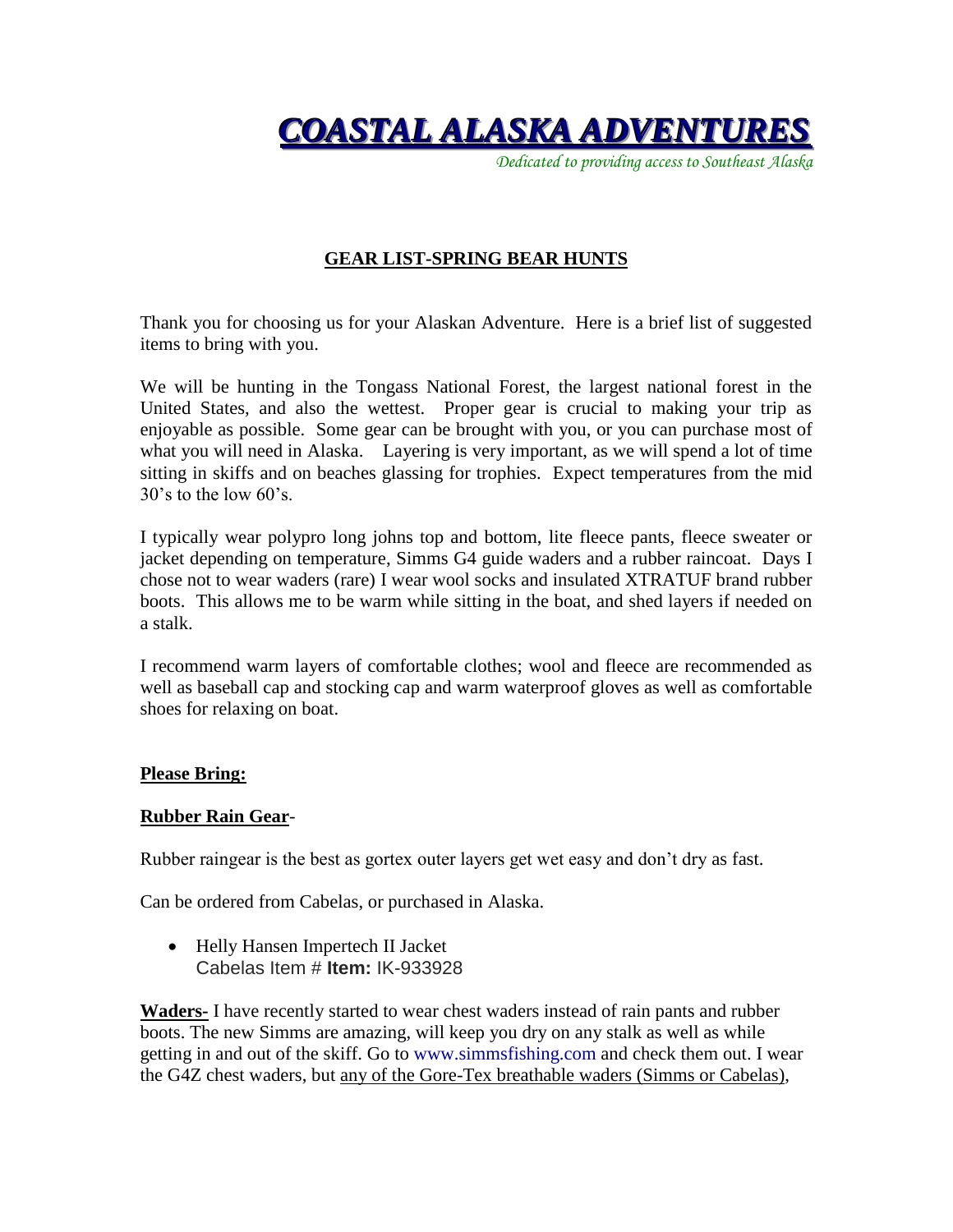waist high or chest are more than adequate. Look at the Headwater Boot to wear over the waders, but not felt, Alaska has outlawed the use of felt soles.

Please let me know if you have questions on waders, I would not bring neoprene or clunky boot foot waders! They will make you miserable.

NOTE- You do not have to by the G4Z, they are very expensive, but really nice. If looking for more affordable option look at the Headwater Series.

You will also need-

- Good binoculars with lens covers.
- Camera, digitals are great and there is 110v for charging batteries.
- Headlamp
- Waterproof Daypack.
- Ball Cap and Stocking Cap.
- Warm waterproof gloves
- Comfortable shoes for relaxing on boat.
- Personal Toiletries, including sunscreen and sunglasses (when it is sunny it is easy to get burned being on the water all day).
- Scoped rifle, two boxes of shells 180 grain or better, scope covers and dry rag or chamois for cleaning scope. Average shot is 150 yards or less, but maybe out to 200 yards.

WE REQUIRE A MINUMUM CALIBER OF .338 ON BROWN BEAR AND .300 ON BLACK BEAR. IF THIS IS A PROBLEM, WE CAN SUPPLY AN ADEQUATE RIFLE.

ALASKA LAW DICTATES THAT A WOUNDED BEAR IS A TAGGED BEAR. BE SURE OF YOUR RIFLE AND THAT YOU ARE COMFORTABLE SHOOTING TO 200 YARDS.

## **Archery Hunters- The state of Alaska requires the following minimums**-

Your bow is at least: